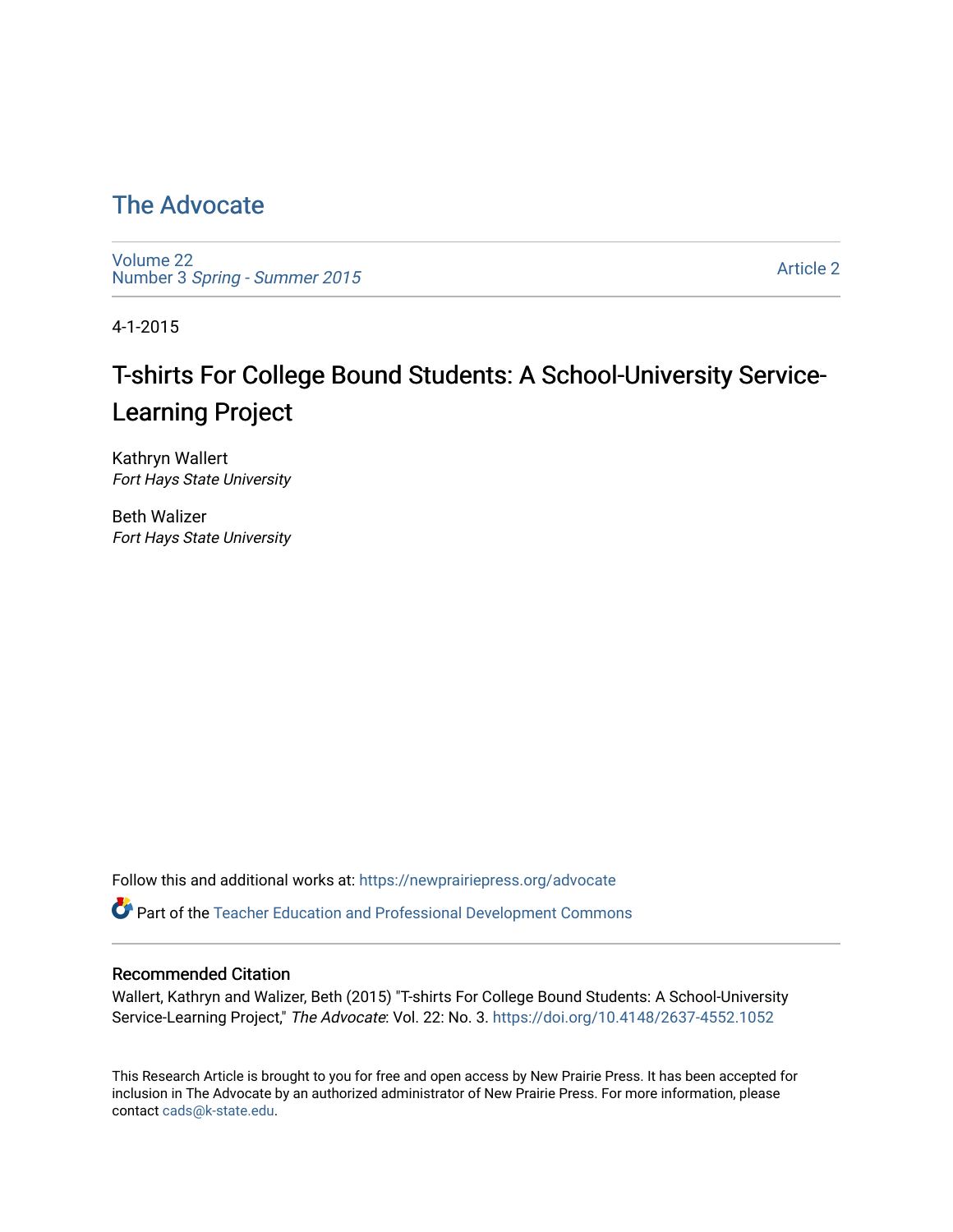#### T-shirts For College Bound Students: A School-University Service-Learning Project

#### Abstract

This paper explores how service-learning projects provide university students experiential learning opportunities to participate in innovative activities. While educating and fostering development through mentoring and teamwork, university students enhanced critical thinking and interpersonal skills, gained background knowledge of the elementary school, implemented the project, reflected on their experiences, and evaluated the project. The project encouraged elementary students to achieve their goals by instilling the expectation of furthering a higher education after secondary school. In addition to providing a service to the children, university students identified through their reflections the connection between their service and what they have acquired academically.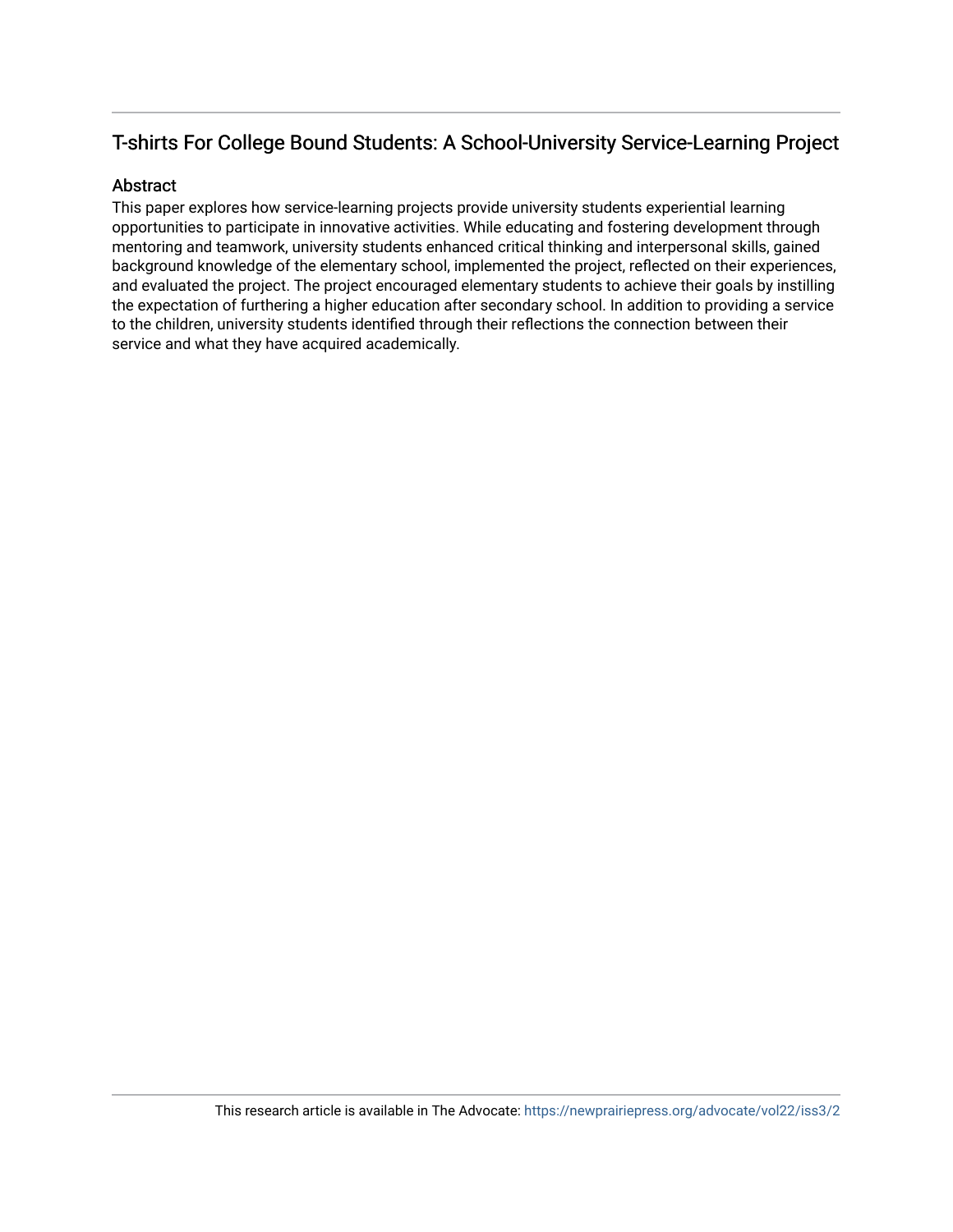# **T-shirts For College Bound Students: A School-University Service-Learning Project**

#### **Kathryn Wallert Beth Walizer Fort Hays State University**

#### **Author Biographies:**

Kathryn Wallert, formerly an instructor in the Department of Psychology at Fort Hays State University, is currently a personal counselor in the Kelly Center, which offers support services at FHSU.

Beth Walizer, Ph. D., is a professor teaching Reading and Language Arts Methods and Correction of Reading Disabilities in the Department of Teacher Education at Fort Hays State University.

#### **Authors' Note:**

Thanks to Shelby Staab for assistance with collecting references for the literature review.

#### **Abstract**

This paper explores how service-learning projects provide university students experiential learning opportunities to participate in innovative activities. While educating and fostering development through mentoring and teamwork, university students enhanced critical thinking and interpersonal skills, gained background knowledge of the elementary school, implemented the project, reflected on their experiences, and evaluated the project. The project encouraged elementary students to achieve their goals by instilling the expectation of furthering a higher education after secondary school. In addition to providing a service to the children, university students identified through their reflections the connection between their service and what they have acquired academically.

Key words: school-university partnership, service-learning project, reflecting, Fort Hays State University, Mary Todd Elementary School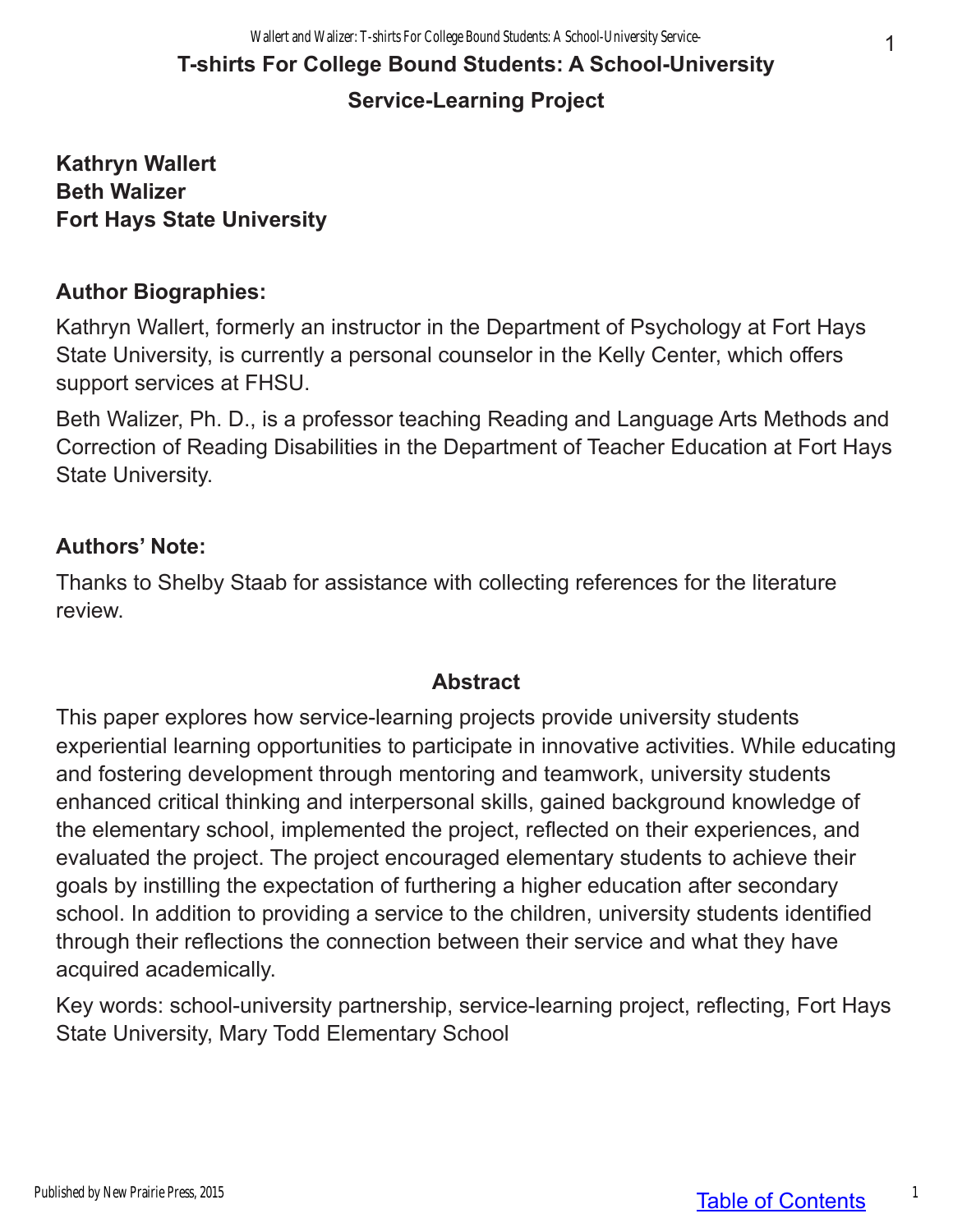#### **Introduction**

Professional Development Schools (PDS) were formed across the nation between pre-kindergarten through twelfth grade schools and colleges and universities, which allows the possibility of different service-learning projects. The purpose of the PDS partnership is to provide a forum for learning about the profession, foster a spirit of collaboration, support efforts to enhance pre K-12 student achievement, and to promote Kansas as a leader in the PDS movement (Walizer, 2004). Strait and Sauer (2004) note that these interactions are known as experiential learning experiences, which are academically related work opportunities that bridge the gap between classroom and job learning. Activities in experiential learning can include cooperative learning, internships, student teaching, and service-learning projects. Several benefits of experiential learning include the ability to complete work at one's own pace in his or her own environment. It also has some challenges, which include student interaction, collaboration, and effectiveness of learning without being on campus.

### **Literature Review**

Professional Development School alliances provide school district and university faculty members the opportunity to meet the needs of all students. PDS partnerships encourage the support of Pre-K-12 student learning by engaging family and community members in the learning process. Community can be defined as a local neighborhood or any location around the world. These partnerships maintain that adults and children learn best when they develop and implement experiential learning experiences, demonstrating what they were able to accomplish (Walizer, 2004). Therefore, it is important for university students to engage in experiential learning experiences they enjoy in order for them to retain what they have learned.

Service-learning projects, one type of experiential learning experience, are possible through on campus or online learning at Fort Hays State University (FHSU) and these projects have been carried out by exposing university students to communities and PDSs. Online learning is defined as the ability to learn from an institution via discussion forums, virtual chats, networking, etcetera, without being physically present and can be conducted anywhere there is Internet access (Strait & Sauer, 2004).

Fort Hays State University (2002) defines service-learning projects as a "method of teaching and learning that integrates community service activities into academic curricula and expands the learning of students from the classroom to the community." The mission is to promote civic engagement, which directly aligns with the goal of the Kansas Board of Regents to improve community/civic engagement. Each fall, a campus and community service fair showcases those partnerships and promotes the benefits of service-learning projects and innovative teaching.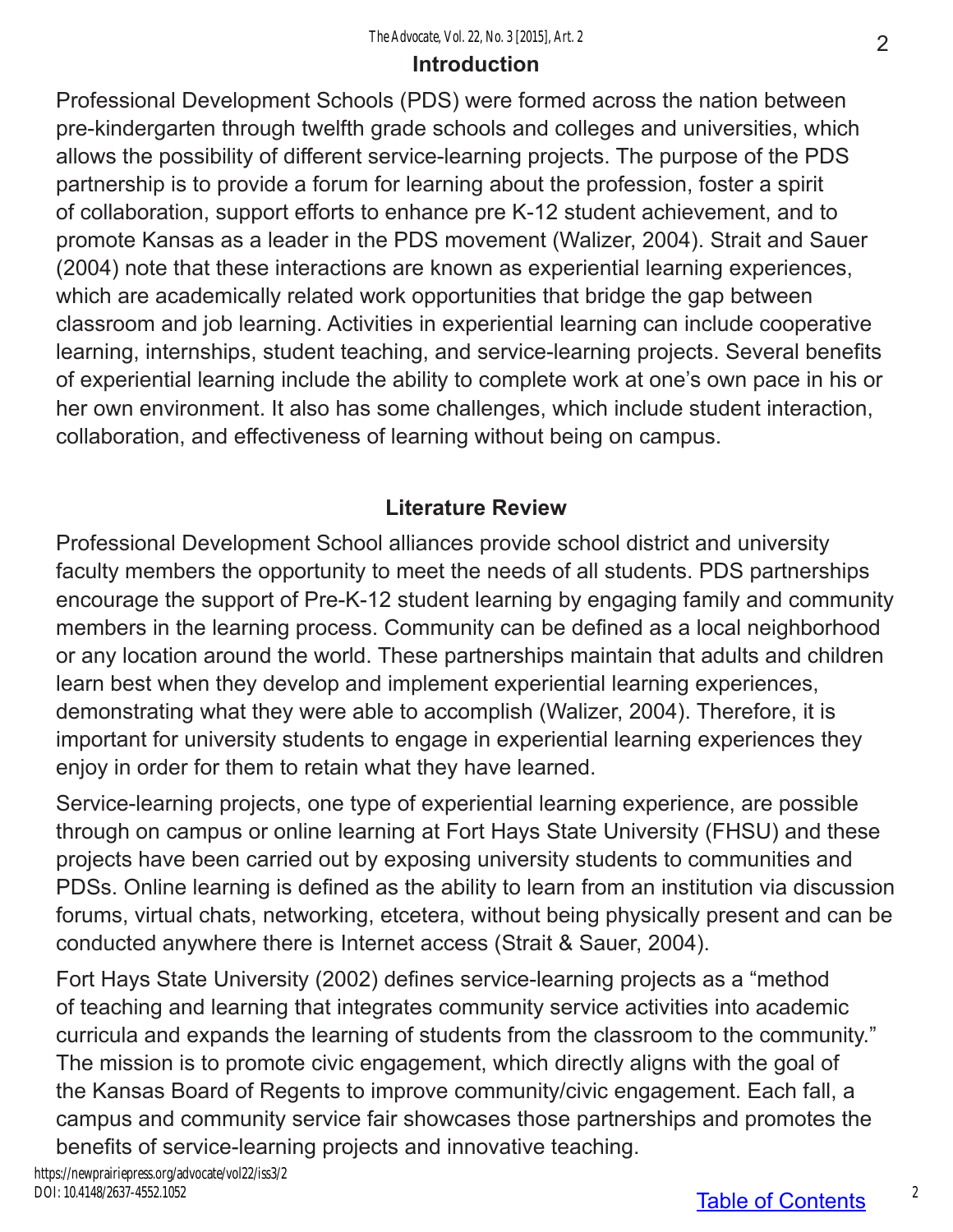The service-learning projects provide university students with the opportunity to participate in activities that can benefit a community, school, or an individual while educating and fostering student development through mentoring and teamwork. Therefore, university students enhance their critical thinking and interpersonal skills as well as provide a service to the community, school, or individual, reflect on the service provided, build team-working skills, and understand the connection between the service and what they have acquired academically (Strait, 2008).

According to Duffy (2002), there are four key components of a service-learning project. Those key components include preparation, action, reflection, and assessment. When preparing for a service-learning project, students need to have the background knowledge of the community in which they will be interacting. The action component is the actual service performed outside of class time. Students then reflect on their attitudes and experiences through written or oral communications, which may include journals, portfolios, group discussions, or class discussions. Assessment is continuous as students evaluate their projects and determine whether or not they have met their goal.

Before the project begins it is essential to the planning that a timeline, rubric describing the many levels of reflection, and budget plan are developed. The timeline will help instructors see the chain of events, which need to take place. Strait (2008) suggests starting a project with one class in the beginning and iron out the details before starting other coursework. Proper training includes; defining service-learning projects, recognizing participants involved, identifying the project, implementing the project, and determining why the project is important. Strait suggests finding ways for community partners to contact the instructor or person in charge of the project. The budget for a project is another important aspect, which takes extensive planning (Strait & Jones, 2009). The budget proposal for any project should be very detailed and specific. Finally, Strait (2008) suggests allowing students time for reflection so they may process what was learned and apply it to situations yet to come. It is important for instructors to plan ample amounts of time and allow for flexibility while working on the project.

There are challenges, but the benefits are very rewarding and projects are possible through on and off campus learning in online environments. The interactions during a project bridge the gap between classroom and job learning. Service-learning projects integrate community service activities into academic curricula, expanding the learning of students from the classroom to the community and promoting the benefits of servicelearning projects and innovative teaching.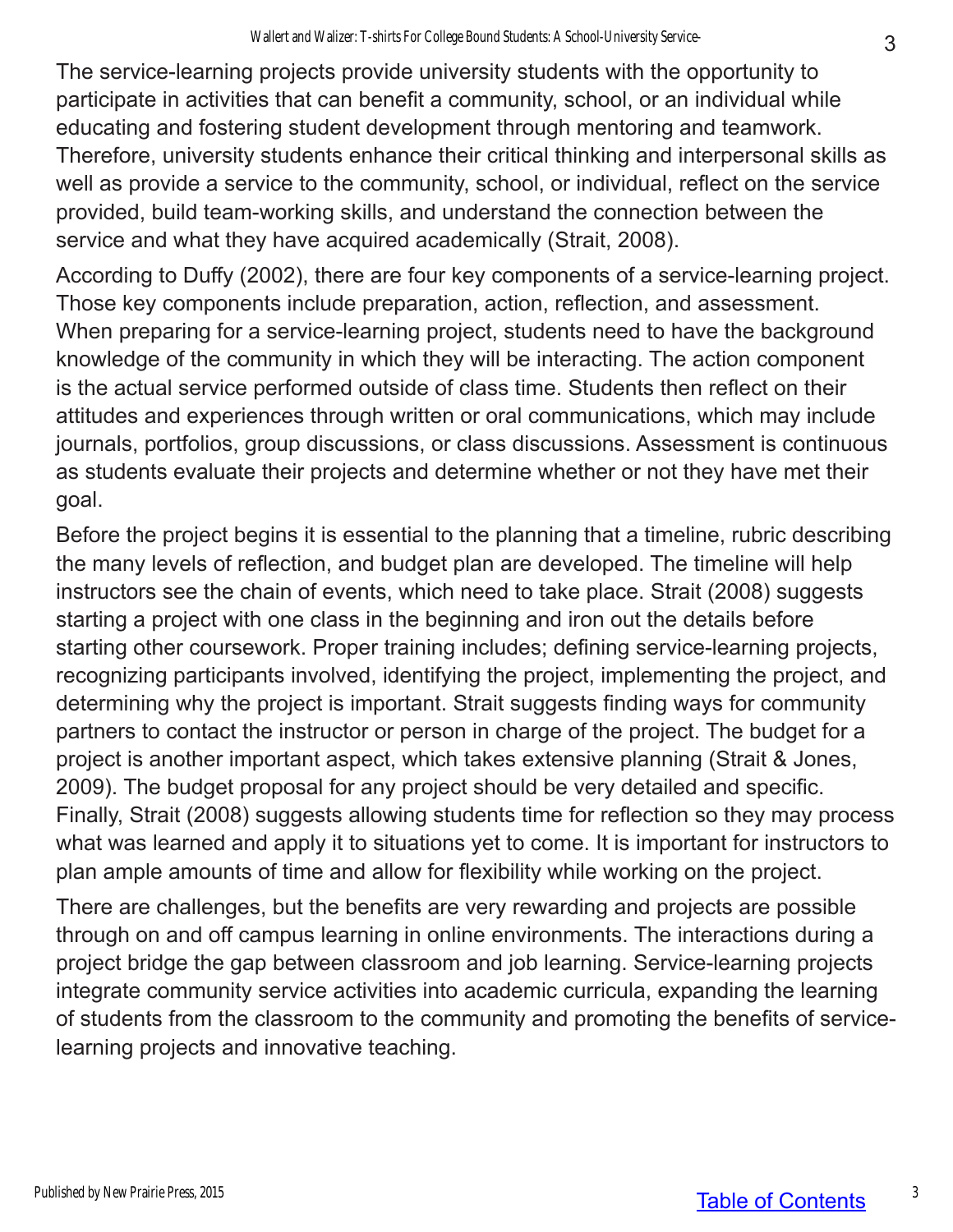# **Method**

### **Participants**

In fall 2012, Kathryn Wallert, instructor of Psychology 225, Introduction to Therapeutic Skills, heard about a service-learning project through a national radio station. The radio show host and hostess told listeners about an elementary school in another state asking for gentle or used college or university T-shirts for their elementary school's College Bound Bulldogs program. Every Wednesday, faculty and staff at Mary Todd Elementary School wear college or university gear to educate their students about higher education programs and encourage them to pursue choices after high school. The teachers at the school were asking for T-shirts from post-secondary institutions in children's sizes S – XL so their students could also wear university apparel on Wednesdays.

The T-shirts for college bound students service-learning project involved 30 FHSU students enrolled in Introduction to Therapeutic Skills and the course instructor. The project also included 546 students and 70 faculty and staff members at Mary Todd Elementary School. FHSU students raised enough funds to purchase and send Fort Hays State University T-shirts for all students, faculty, and staff members. In return, Mary Todd Elementary School sent their school T-shirts to all university participants. Ed Hammond, former President of FHSU, participated by creating a video about higher education specifically for the students at Mary Todd Elementary School. Additionally, the former FHSU Provost, Larry Gould, sent a message to all participants stating that the service-learning project is a way for our university to incorporate service projects into the classroom that not only benefit the party we are helping, but the students as well.

#### **Procedure**

The semester course, Introduction to Therapeutic Skills, began with the instructor inviting the university students to develop a list of Common Threads of Successful People (Table 1). Many characteristics from this list were developed when students implemented the service-learning project. Additionally, FHSU students looked at the Big Brothers Big Sisters model and determined that they would adopt the mission of being empathetic, not sympathetic, by giving others a hand up, not a hand out.

The project served two purposes, one for university students and another for the elementary students. The course instructor hoped to raise the awareness of university students on issues that they, as psychologists, will come across in the profession. Reaching out to others, distinguishing between what is or is not being communicated, and acquiring therapeutic skills when dealing with individuals are services they will use <sub>http</sub>i,,,,the inprofession. Met was also the mentary School students will be encouraged to go into DOI: 10.4148/2637-4552.1052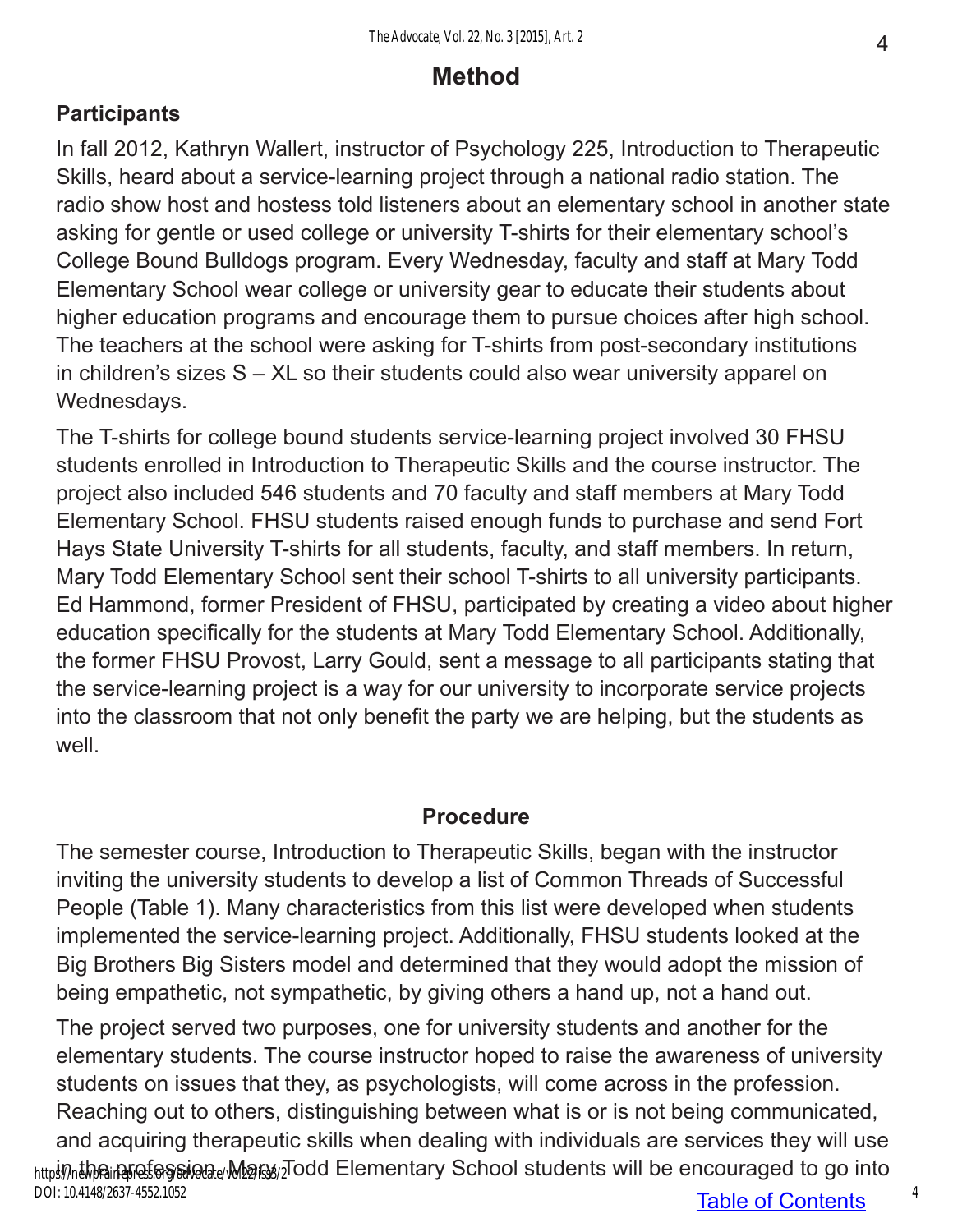higher education through this program. The ability to take control of their personal lives will be instilled in elementary students. By taking control of their personal lives, the elementary students should come to the realization that continuing their education after secondary school and working hard will have rewards. In addition, elementary students will discover there are people willing to help them through difficulties that they will encounter in life.

After determining the purpose of the T's for college bound service-learning project, FHSU students worked on building trust between themselves, the instructor, and Mary Todd Elementary School faculty and students. One portion of the project included connecting the university students with the elementary students. The communication amongst the two groups continued throughout the semester through mentoring and positive feedback. Additionally, the service-learning project opened the door for professional networking by staying connected with Mary Todd Elementary School.

In order to inspire team-building skills, the university students took a business approach when working on the project. Committees were formed and one of the university students enrolled in the course surfaced to become the project leader. Other students in the course joined one or more of the committees such as the T-shirt design, advertisement, fund raising, and financial. As the university students worked through the project, the project leader oversaw all of the groups and brought back information to the course instructor.

The design committee decided on a slogan as well as a basic design plan for the T-shirts. After some major editing, the class reached a consensus for the T-shirt slogan and design (Figure 1). The T-shirts featured the slogan "helping children achieve goals using resources to motivate higher education." Each word has one letter highlighted to spell out "encourage." The university mascot, Victor E. Tiger, is promoted on the front of the T-shirt with the "encourage" slogan on the back. The university mascot is on one sleeve and Mary Todd Elementary School on the other sleeve.

The advertisement group developed posters displaying the service-learning project, slogan, and design. These posters were distributed throughout the university and community, encouraging people to purchase T-shirts or make donations to this particular project. In addition, university students on the fund raising committee established booths on campus to encourage sales and/or donations and contacted multiple businesses within the community to make contributions to the project. The financial committee collected the funds needed to purchase the T-shirts, determined the number of purchased and donated shirts needed, ordered, and delivered the T-shirts.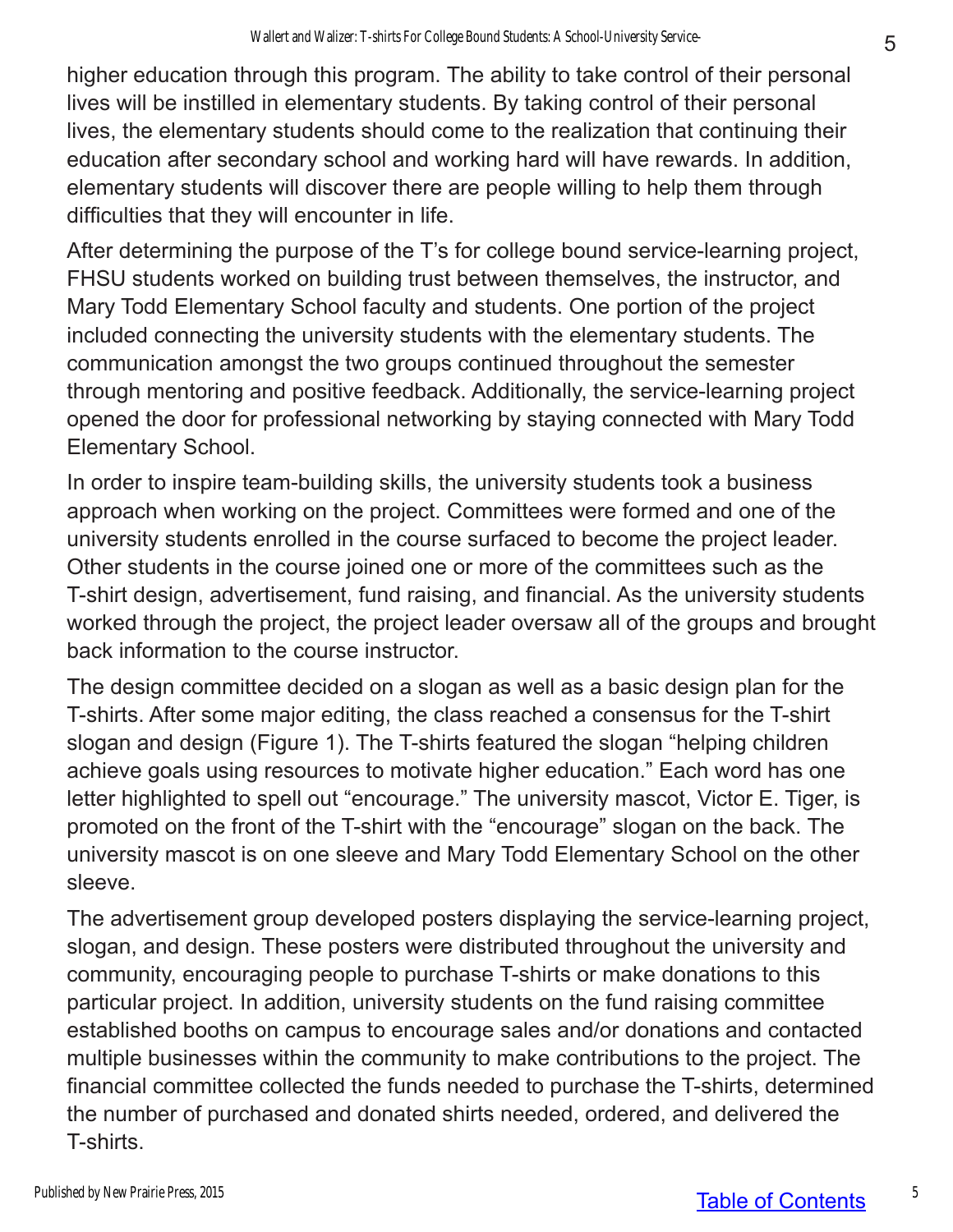Throughout the semester, students were instructed to journal on a daily basis over their participation in the service-learning project. At the end of the semester students submitted a cumulative reflection paper over their attitude and experience gained throughout the project. Some suggested points to be considered when reflecting included; reaching out and working with others, setting up a business, communicating with all parties involved, and determining what he/she learned about him/herself throughout the process. Most importantly students were to reflect over the connection made with the university and elementary school through the project.

## **Results**

### **Summary**

Overall, qualitative responses to the service-learning project were positive from university and elementary students (Tables 2 and 3). Other university and elementary students' responses are similar to those seen in the two tables. Fort Hays State University students' reflections showed that their T's for college bound service-learning project made an impact not only on themselves but also on the faculty, staff, and students at Mary Todd Elementary School. The university students were excited to see the results of their project when they received T-shirts from Mary Todd Elementary School in return along with thank you cards from each student and a school picture of all students, faculty, and staff members wearing the Fort Hays State University T-shirts (Figure 2). Furthermore, Lane (2013), website editor for Fayette County Public Schools, wrote about the service-learning project and include pictures of the elementary students and staff wearing the T-shirts, which can be viewed on the Mary Todd Elementary School website at http://www.fcps.net/news/features/2012-13/kansasshirts.

### **Closure**

In closing, this service-learning project provided Fort Hays State University students with experiential learning opportunities to participate in an activity that benefitted Mary Todd Elementary School students. While educating and fostering development through mentoring and teamwork, university students were able to enhance critical thinking and interpersonal skills. The service-learning project allowed them to gain background knowledge of the community and school, implement the project, reflect on their attitudes and experiences, and evaluate their project. In addition to providing a service to elementary students at Mary Todd Elementary School, FHSU students were able to identify through their reflections the connection between the service and what they acquired academically.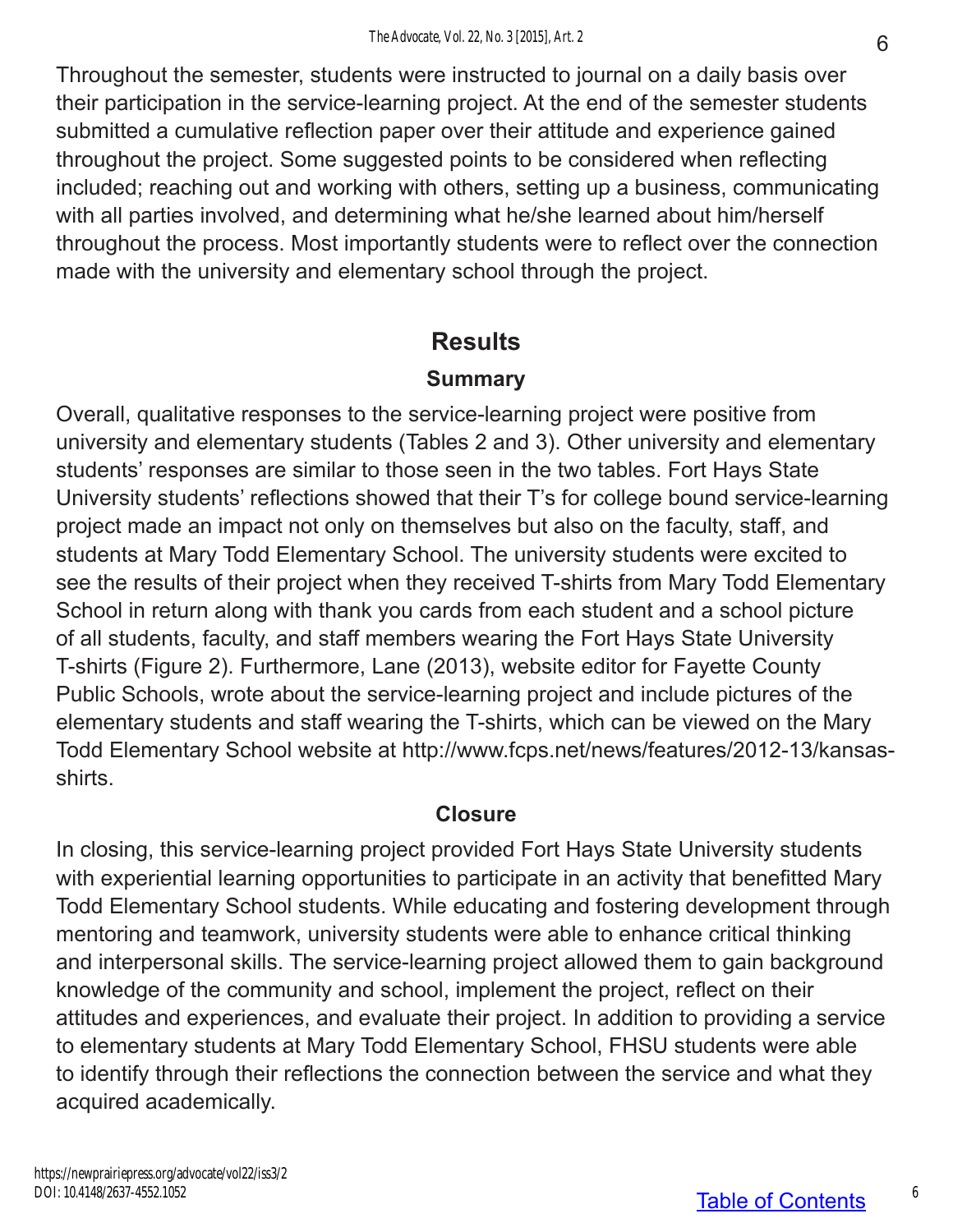### **References**

- Duffy, C. (2002). Key components of service-learning. Retrieved from https://www.fhsu.edu/ccl/service-learning/Key-Components/
- Fort Hays State University (2002). Service-learning. Retrieved from https://www.fhsu.edu/ccl/service-learning/
- Lane, Tammy L. (2013). Kansas students link up with college-bound Bulldogs. Retrieved from http://www.fcps.net/news/features/2012-13/kansas-shirts
- Strait, J R. (2008). Deepening community-based learning through collaboration and assessment. International Journal on School Disaffection, 5(2), 41-48. http://eric.ed.gov/?id=EJ988377
- Strait, J. R., & Jones, J. (2009). Each one, teach one: a methodological approach for national disaster school response. International Journal on School Disaffection, 6(2), 9-20. http://eric.ed.gov/?q=Each+One+Teach+One&id=EJ853211
- Strait, J. R., & Sauer, T. (2004). Constructing experiential learning for online courses: the birth of e-service. Educause Quarterly, 27(1), 62-65. http://eric.ed.gov/?q=Constructing+experiential+learning&id=EJ854006
- Walizer, B. R., (2004). The impact of preservice teacher guided reading tutorials on the reading achievement and attitude of second graders. Kansas State University: Manhattan, KS.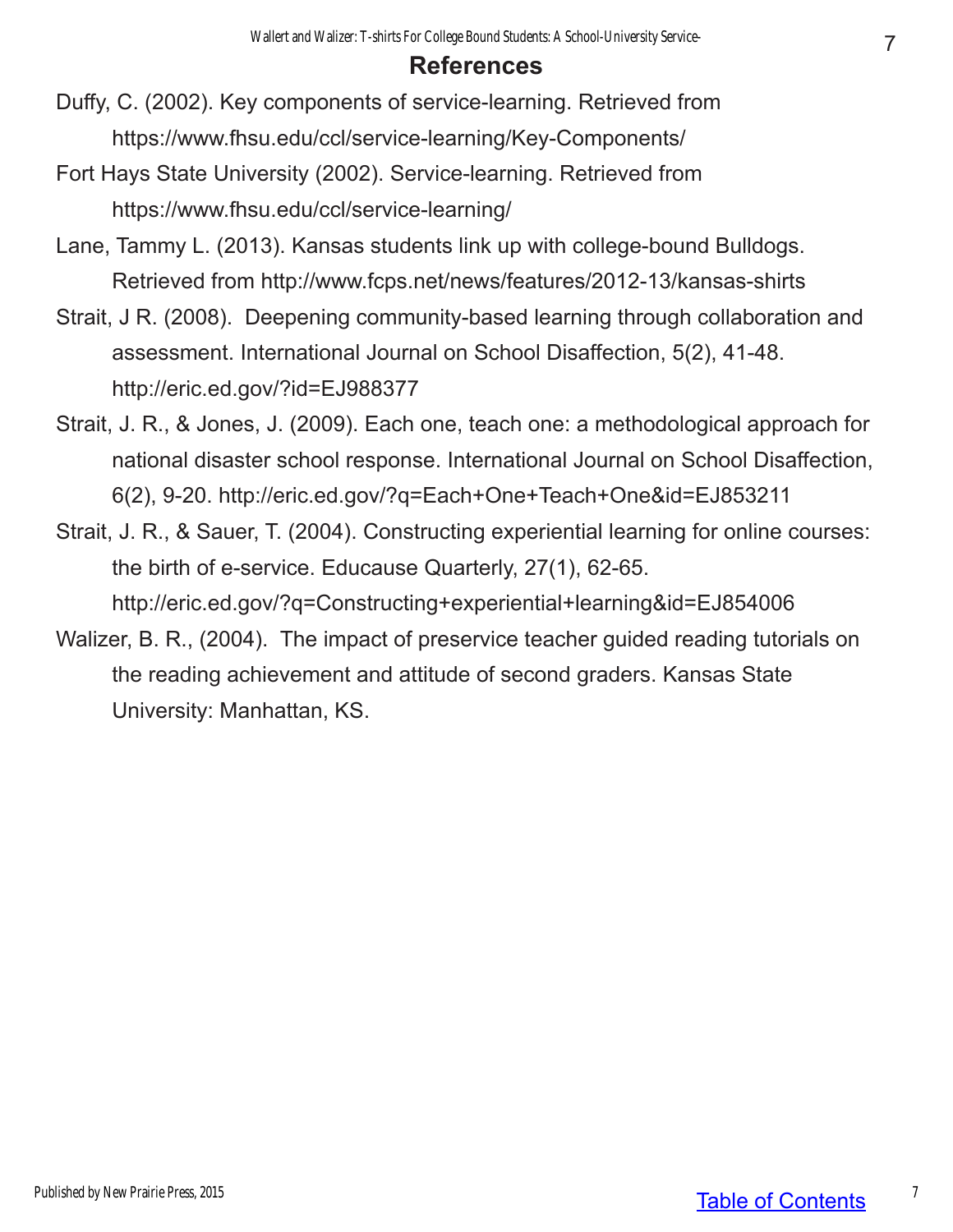### **Table 1**

Common Threads of Successful People Developed by Fort Hays State University **Students** 

- 1. Develop definitions of purpose 10. Think accurately
- 2. Develop a mastermind alliance 11. Control your attention
- 
- 4. Use applied faith in yourself 13. Learn from defeat
- 5. Develop a pleasing personality 14. Cultivate creative vision
- 
- 7. Keep positive mental attitude 16. Budget time and money
- 
- 9. Use self-discipline 18. Building trust
- 3. Go the extra mile 12. Inspire teamwork
	-
	-
- 6. Take personal initiative 15. Maintain sound health
	-
- 8. Be enthusiastic 17. Use cosmic habit force
	-

#### **Table 2**

Qualitative Reflective Responses from University Participants

"I took several things out of this class, but one of the biggest things I took out was the importance of empathy not sympathy."

"The project was to provide t-shirts for an elementary school in Lexington, Kentucky. The intent was to provide a framework for encouragement in life centering on higher education. Attending college or our university was not the intended focus instead the focus was to encourage these children to believe and dream in something more than just getting through life. The project's goal was to assist these children in becoming more than what their circumstances dictate."

"If it's one thing I've learned in this class, it's that almost every profession deals with people whether physically in person or via the phone or somehow virtually. It's amazing how many occupations deal with people and how important it is to learn to deal or react to people in various different situations. Perhaps the most beneficial part of the class for me in particular was the service-learning project. It was fantastic to see how the project went from our classroom, to psych club, to campus, and then across the community. I learned that teamwork and cooperation really helped us thrive. Most importantly though, this project truly made me feel like we were doing something – I realize the kids are of a young age, but I definitely think it will help them to realize such a big group of people have so much faith in them to succeed and better themselves with higher education."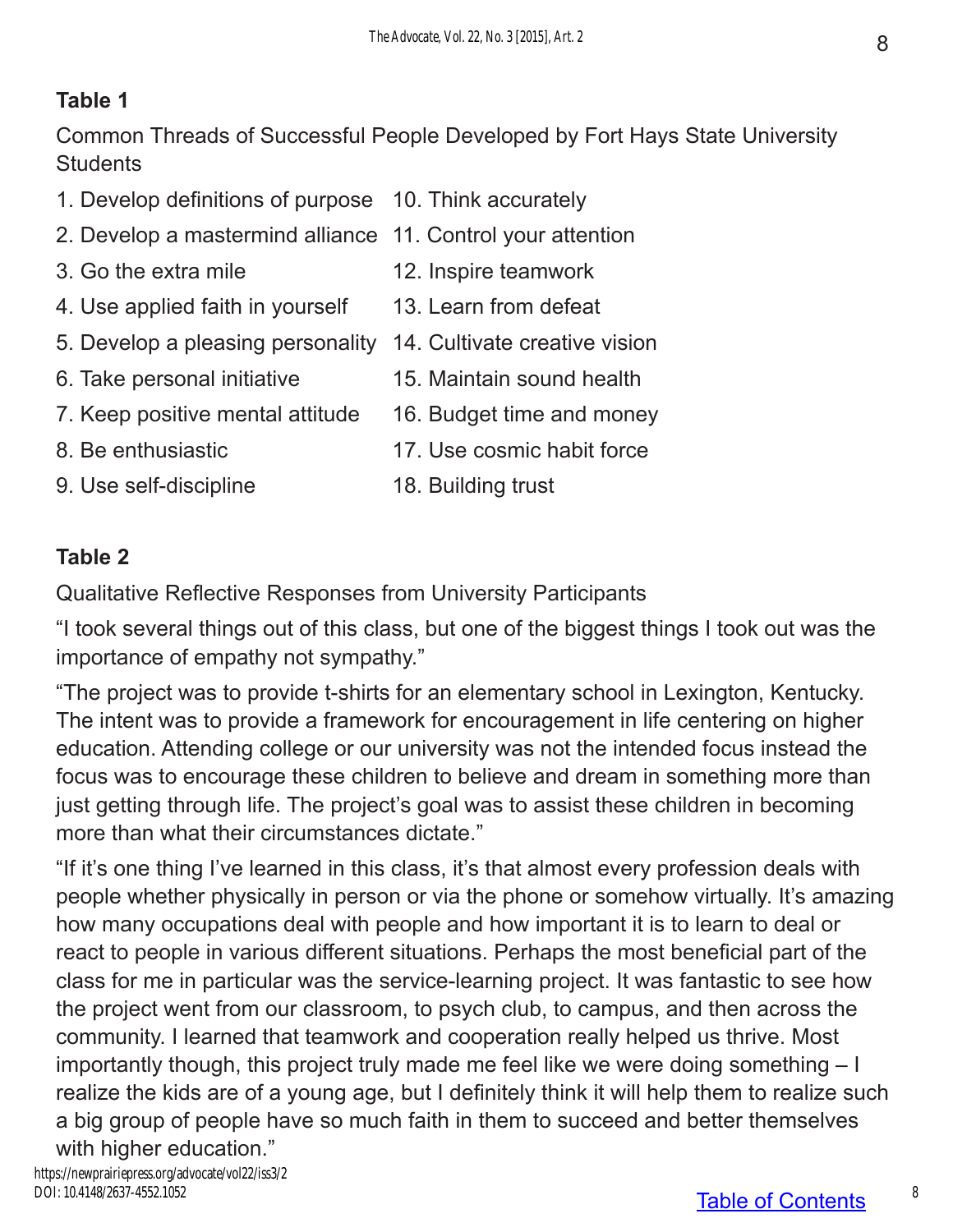"Since we took on this service-learning project back in October, I have grown in many aspects. When we started the project we had to really plan and organize what we were going to do and how we were going to get it done. This helped sharpen my organizational skills. … After the organization process we had to start the promotion process. This really helped me get out on campus and meet new people, learn where certain buildings are, and who to talk to for certain things. … Making flyers to hand out and hang around buildings was another tactic I learned. Next we went into the fundraising and selling process. …I also found a higher amount of respect for certain fellow classmates. To see them committed and really put in the work to accomplish this project was inspiring and was one of the reasons why I worked so hard for them.

…This project also confirmed all that I thought about how stressful a business is. I was really able to see the inner work of a business and how complicated it can get. … This project was interesting, a bit stressful, but helped me grow overall as a person. I am very thankful I was able to get involved in something like this and I really hope we continue to stay in contact with these children in the future."

"The purpose of this particular project by the Intro to Therapeutic Skills class is to encourage the value of education in young minds. Not only are we demonstrating the opening of doors to the next generations, but we also close gaps between the schools and the community. We have high hopes to maintain contact with your school, open communication is encouraged and we would be thrilled at any other opportunities to help you in the future. We feel strongly about encouraging the opportunities and benefits of higher education and value the knowledge we've gained from this servicelearning project."

### **Table 3**

Qualitative Responses from Elementary School Participants

"Thank you for the college T-shirts! We like the word encourage on the back. We know going to college is important. We saw your website. Your college is awesome."

"It was so generous of you to give the whole school a college T-shirt. When I go to college, I'm going to think about you."

"Thank you for donating all of the T-shirts to our school. I felt proud to be wearing a college T-shirt. Everyone at school is thankful for your kindness. My dream when I grow up is to finish school and go to a college far away from home."

"Thank you for reminding us that college is important. It was very nice of you to give us the shirts. They are nice shirts. We love them. We wear them on our college Wednesdays."

"What you did was remarkable! We are honored to wear the beautiful t-shirts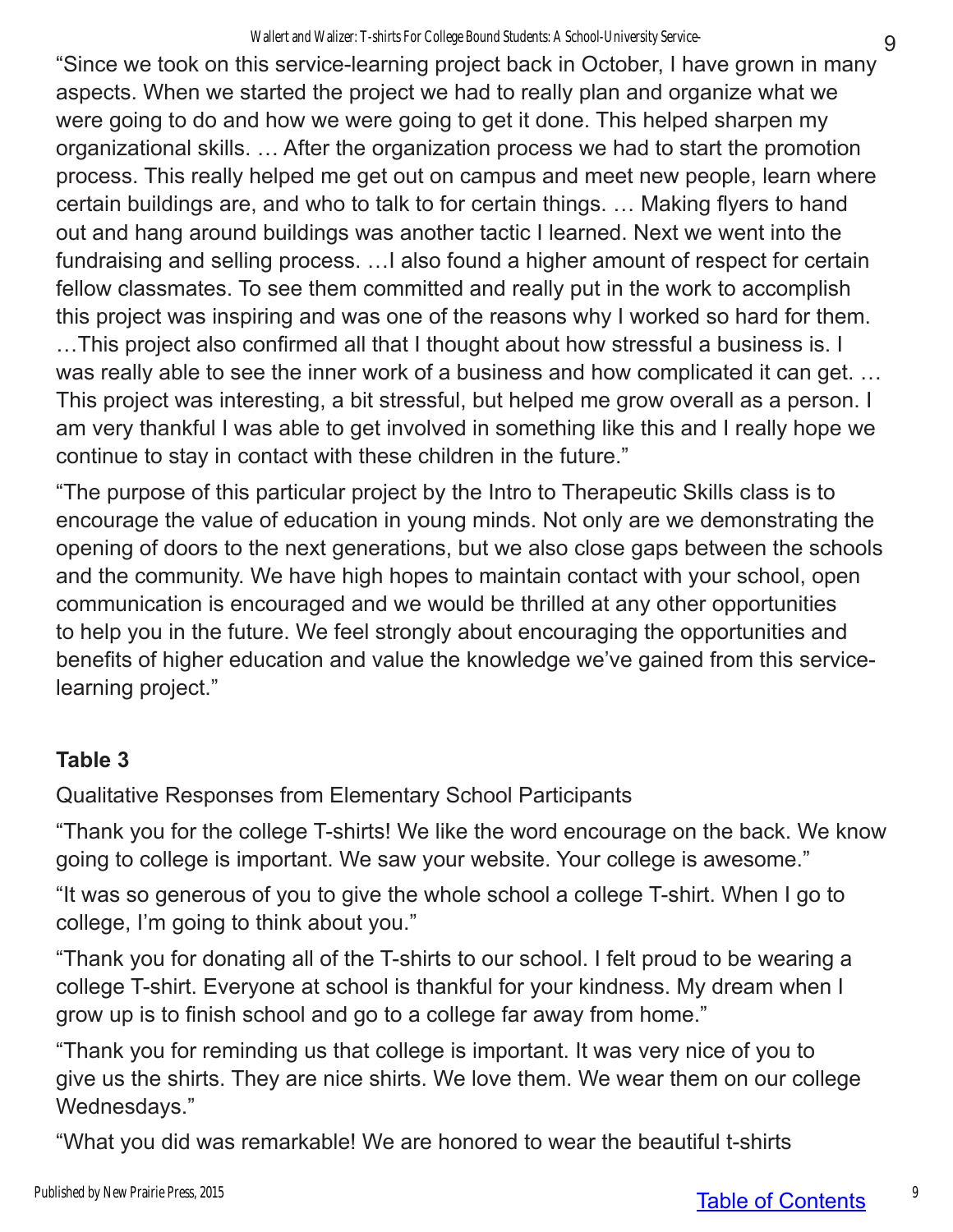representing your college. We promise to work hard so that some day we can consider becoming a Tiger!"

Figure 1

T-shirt Slogan and Design For College Bound Students



DOI: 10.4148/2637-4552.1052